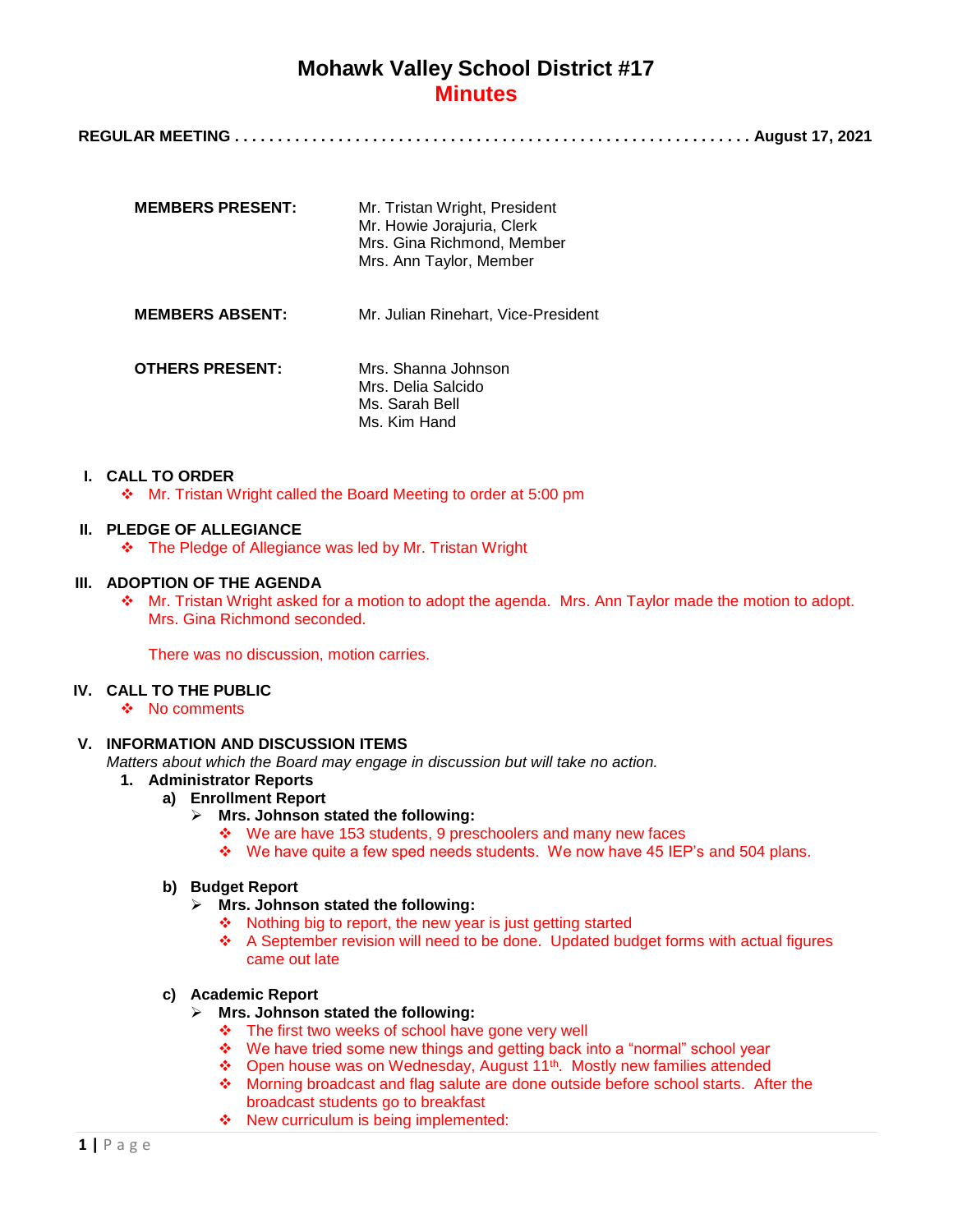- Science
- Writing in 2-5 grades
- Supplemental Language Arts Program for EL Learners and Special Education
- Pre-K Curriculum
- ❖ Decided to go full day with Pre-K. It is going very well
- The "big rocks" and goals for the year are:
	- Good First Instruction
	- Professional Learning Communities (PLC) and Using Data to Drive Instruction
	- Carefully Designed Professional Development (PD that is aligned to our newly adopted curriculum and to meet individual teacher needs)
- Yonia Burr, Instructional Coach, already stays very busy helping new teachers. She has made a tremendous impact with new staff. Her role is to help align the curriculum and instruction and interventions
- $\div$  Ms. Bell elaborated on the K-8<sup>th</sup> Science Curriculum. The curriculum is aligned with the standards.

### **d) Bond Report**

- **Mrs. Johnson stated the following:**
	- $\div$  We are at the design phase. DLR is working on the design. We are hoping to bid as one master project
	- $\cdot \cdot$  The VOIP and fire alarm are in the plan
	- The HVAC in room 304 has been completed
	- $\div$  The HVAC construction in the gym and the main building are in progress. There is no timeline at this time
	- \* We are looking at having temporary AC for the gym and for two classrooms in the main building while under construction
	- $\div$  Campus is messier that usual but much is out of our control. Grass is dead because sprinklers have been broken. Waiting for Taylor to repair sprinklers and lines that they broke
	- $\div$  Insurance claim on roofs, ceilings, and fence.
	- \* There are seven HVAC units left to replace. An assessment is being done to add to the master plan
	- We are asking for HVAC in the cafeteria/kitchen as there currently not HVAC in there. We are trying to get this added to the plan

### **e) Water Plant Report**

- **Mrs. Johnson stated the following:**
	- $\div$  The water plant and projects are taking a lot of Mr. Burns', Mrs. Johnson's and Mrs. Salcido's time
	- $\div$  Mr. Burns needs to be applauded for his commitment, hard work and thoroughness. He has been persistant to have things done correctly
	- We got a rocky start with Taylor Construction. They started later than we hoped
		- Existing lines for sprinklers were broken and some new lines placed incorrectly
			- Porta-Jon placed in bus bay
			- Workers smoking and cursing
			- Questions about a new water line that was placed near a septic line came up. Mr. Burns persisted until questions were answered about this line
			- Taylor was not following the drawings/plans
		- There was a meeting between Taylor, Arcadis, and Mr. Burns. It seems that things are on a better path
	- We are struggling to get RDO Water to respond with a proposal for sprinklers in the field. We have drawings and have proposed to Taylor to do the lines in the field, at MVS expense separate from the main project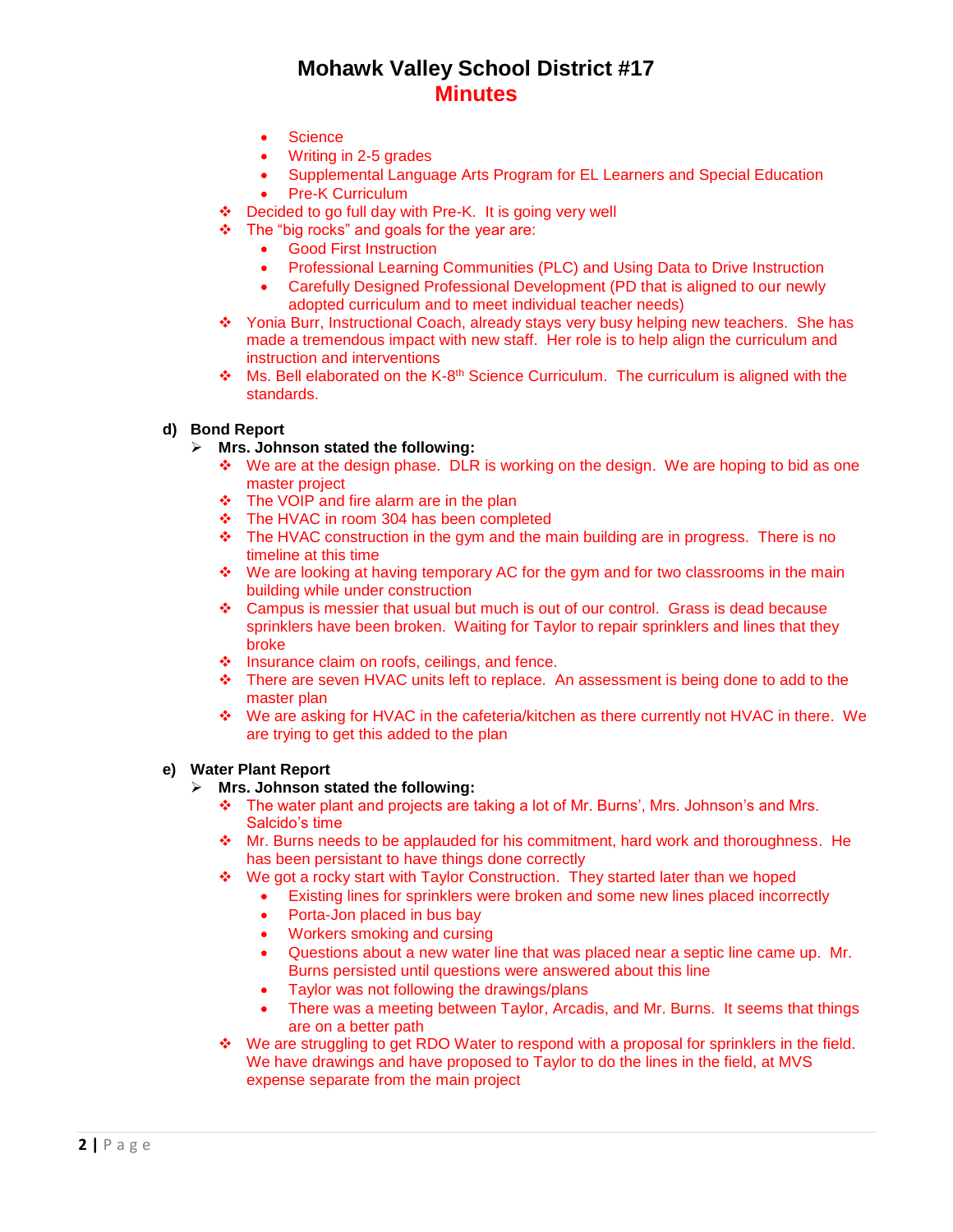### **f) Maintenance Report**

- **Mrs. Johnson informed the board of the following:** ◆ No Maintenance Report
- **g) General Items**
	- **Mrs. Johnson informed the board of the following:**
		- ❖ Mitigation Plan/COVID update:
			- Three separate families have tested positive for COVID
			- The health department was called and we are following their guidance
			- Did not isolate entire class, only close contact students
			- Called parents to come pick up children that had been in close contact
			- Information was sent home with students and through ClassDojo
			- We no longer are providing distant learning. It has been changed to Instructional Time Model
			- A plan will be made for ITM
			- The ITM needs two public hearings then board approval
			- Schools are not sending entire classrooms home
			- Only isolating those in close contact
			- Mr. Wright stated that the goal is to keep students in school with masks or no masks
			- A special board meeting can be called to vote on masks if need be

### **2. Governing Board Member Comments**

❖ No Comment

## **VI. APPROVAL OF CONSENT AGENDA**

*These items are adoption of a routine nature and those that normally do not require deliberations on the part of the Governing Board. A board member may pull items, which will then be discussed and voted on separately.*

#### **1. Minutes**

- a) Minutes of July 13 , 2021 Regular Board Meeting
- b) Minutes of August 2 , 2021 Special Board Meeting

#### **2. Expense Vouchers**

|    | c) Expense $#38$ | \$55,831.60 | FY21             |
|----|------------------|-------------|------------------|
|    | d) Expense #39   | \$105.93    | <b>FY21</b>      |
|    | e) Expense #03   | \$44,281.79 | FY <sub>22</sub> |
| f) | Expense #04      | \$14,726.26 | FY <sub>22</sub> |
| a) | Expense #05      | \$42,358.16 | <b>FY22</b>      |

#### **3. Payroll Vouchers**

| h) P-02 | \$16,268.88 | FY <sub>22</sub> |
|---------|-------------|------------------|
| i) P-03 | \$26,835.43 | FY22             |

#### **4. Student Activity Reports**

- j) July 2021
- k) Year-to-Date 7/30/2021

#### **5. Bank Account Reconciliations**

l) Student Activities/Revolving Fund/Cafeteria Fund – July 2021

## **6. Other**

m) FY22 Stipends for All Employee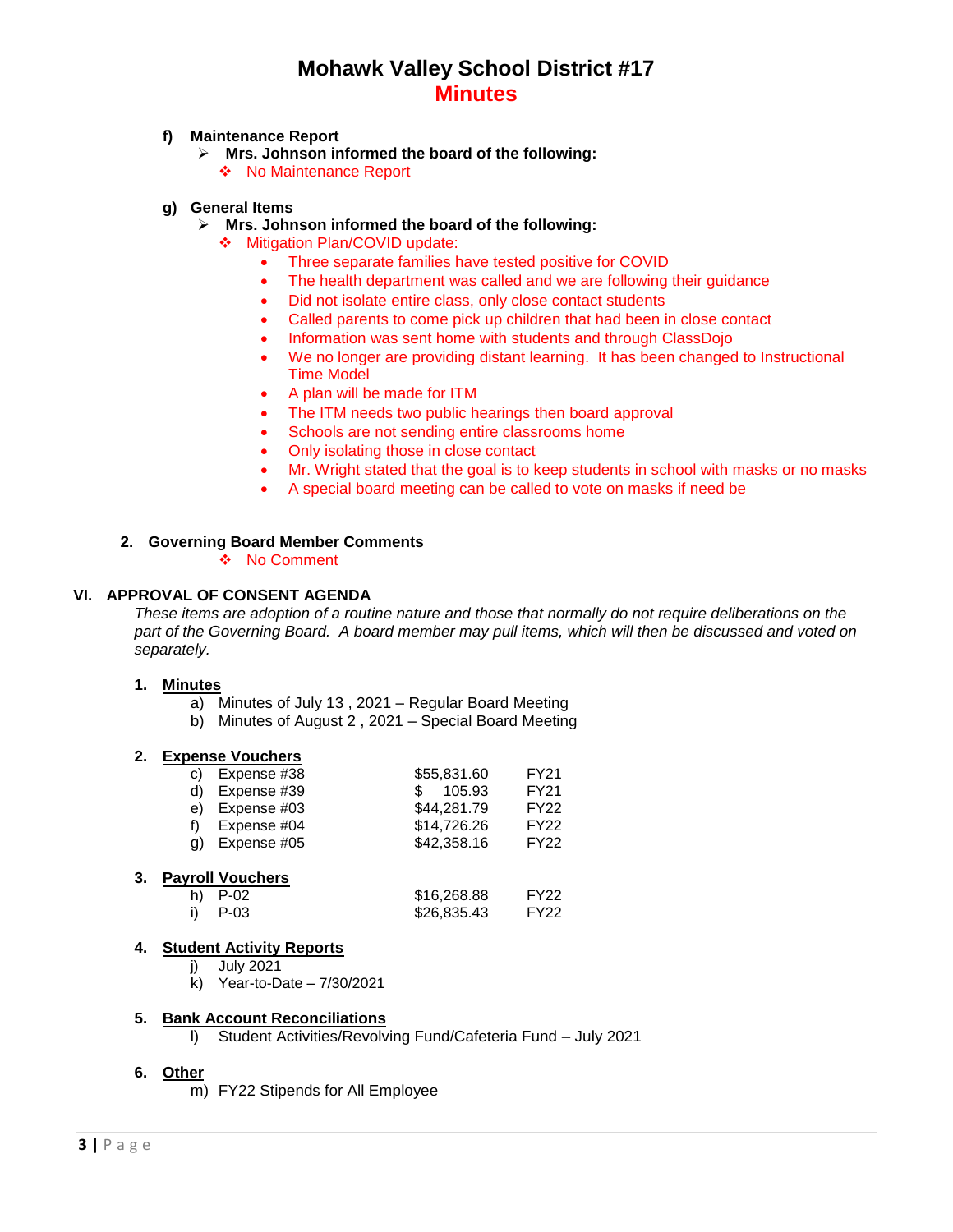Mrs. Johnson stated that stipends for all employees have been placed in the consent agenda.

Mrs. Taylor stated that she would like the consent agenda explained to her to know what is being approved. Mrs. Johnson stated it will be done at the October meeting.

Motion: Mr. Tristan Wright asked for a motion to accept the consent agenda. Mr. Howie Jorajuria made the motion to accept the consent agenda. Mrs. Gina Richmond seconded. Nothing was pulled. Motion carries.

#### **VII. ACTION ITEMS**

#### **1. Discussion and Possible Action to Approve 2021-2022 Performance Pay**

Mrs. Johnson stated that this is the Prop 301, Classroom Site Fund. Funds are based on a special sales tax that was adopted over 20 years ago. She stated that this used to be in three buckets, 011, 012, and 013. It is now just one bucket and has more flexibility for its use. Mrs. Johnson also stated that stipends and extra time for aides can now be paid out of this fund.

**Motion:** Mr. Tristan Wright asked for a motion to approve the 2021-2022 Performance Plan. Mrs. Ann Taylor made the motion to approve. Mr. Howie Jorajuria seconded.

There was no discussion. Motion carries.

**2. Discussion and Possible Action to Approve to Increase SPED Budget for All Disability Classifications to Bring MVS into an Eligible Status to Receive Federal Funds** Mrs. Johnson stated that this is protocol. Special Education funds have a complicated formula that adheres to "Maintenance of Effort." We are over budget by \$427 and therefore have to seek board approval for this discrepancy.

**Motion:** Mr. Tristan Wright asked for a motion to approve to increase SPED Budget for all disability classifications to bring MVS into an eligible status to receive federal funds. Mr. Howie Jorajuria made the motion to approve. Mrs. Ann Taylor seconded.

There was no discussion. Motion carries.

**3. Discussion and Possible Action to Approve Merrill/Walker Builders for Main Building and Gym HVAC Projects**

Mrs. Johnson stated that Merrill/Walker needs official board approval for two HVAC projects in the Gym and the Main Building, they were lowest bid, actually the only bid.

**Motion:** Mr. Tristan Wright asked for a motion to approve Merrill/Walker Builders for Main Building and Gym HVAC Projects. Mrs. Ann Taylor made the motion to approve. Mr. Howie Jorajuria seconded.

There was no discussion. Motion carries.

**4. Discussion and Possible Action to Approve Coaching Contracts for Boys Flag Football (Nydia Salcido and Robbie Hohlbein) and Girls Volleyball (Mireya Arcos and Cristina Cleveland)** Mrs. Johnson stated that Mr. Robbie Hohlbein needs to be removed from the coaching list.

**Motion:** Mr. Tristan Wright asked for a motion to approve coaching contracts for Boys Flag Football (Nydia Salcido) and Girls Volleyball (Mireya Arcos and Cristina Cleveland). Mr. Howie Jorajuria made the motion to approve. Mr. Ann Taylor seconded.

There was no discussion. Motion carries.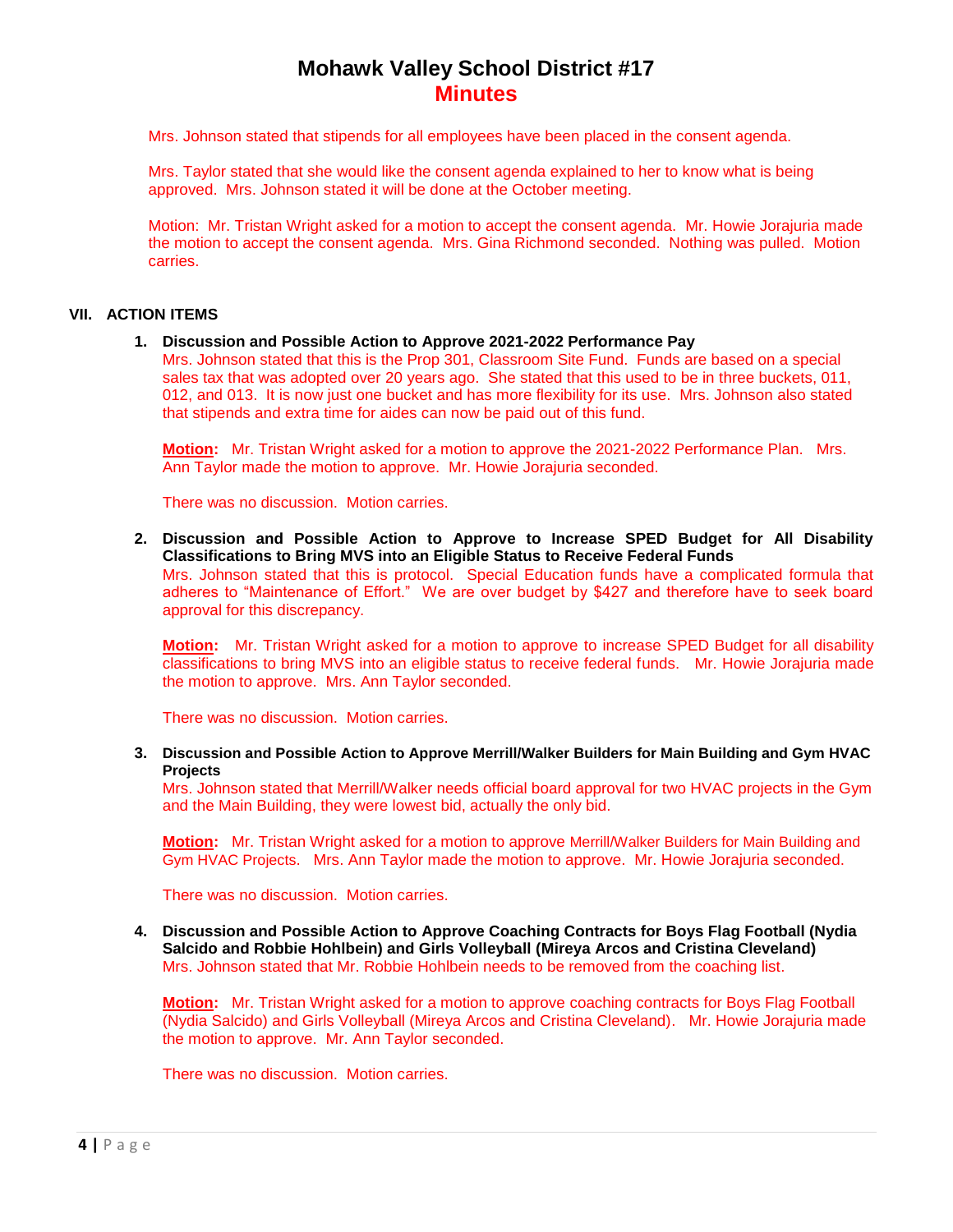**5. Discussion and Possible Action to Approve Revised Notices of Appointments for Elsa Basulto and Beatrice Kennedy**

Mrs. Johnson stated Mrs. Basulto will be going part-time and Mrs. Kennedy will be going full-time in the cafeteria and out of the classrooms.

**Motion:** Mr. Tristan Wright asked for a motion to approve revised Notices of Appointments for Elsa Basulto and Beatrice Kennedy. Mr. Howie Jorajuria made the motion to approve. Mrs. Gina Richmond seconded.

There was no discussion. Motion carries.

**6. Governing Board to discuss and may consider action to approve the Arizona School Boards Association's (ASBA) draft 2022 Political Agenda, and, direct the District's delegate to the ASBA delegate assembly to represent the Board's determined position.**

Mrs. Johnson stated that this is protocol for ASBA and needs to be approved. She also stated that we have not had a delegate for the delegate assembly in years.

**Motion:** Mr. Tristan Wright asked for a motion to discuss and may consider action to approve the Arizona School Boards Association's (ASBA) draft 2022 Political Agenda, and, direct the District's delegate to the ASBA delegate assembly to represent the Board's determined position. Mrs. Ann Taylor made the motion to approve. Mr. Howie Jorajuria seconded.

There was no discussion. Motion carries.

**7. Move to suspend Governing Board Policy BGB related to a first and second reading, regarding policy adoption, for the discussion and consideration of agenda item 8, regarding Policy JJIB – Interscholastic Sports of this Board agenda dated August 17, 2021** Mrs. Johnson stated that we need to waive a second reading of a proposed change in the sports policy. In relation to required physicals for sports, we are asking for language to be removed where students need to have physicals. Parents can sign off.

**Motion:** Mr. Tristan Wright asked for a motion to move to suspend Governing Board Policy BGB related to a first and second reading, regarding policy adoption, for the discussion and consideration of agenda item 8, regarding Policy JJIB – Interscholastic Sports of this Board agenda dated August 17, 2021. Mr. Howie Jorajuria made the motion to approve. Mrs. Gina Richmond seconded.

There was no discussion. Motion carries.

#### **8. Discussion and Possible Action to Approve Policy JJIB – Interscholastic Sports** Mrs. Johnson stated that this policy change only needs one reading.

**Motion:** Mr. Tristan Wright asked for a motion to approve Policy JJIB – Interscholastic Sports. Mrs. Gina Richmond made the motion to approve. Mr. Howie Jorajuria seconded.

There was no discussion. Motion carries.

## **9. Discussion on Policies 680-711 – First Reading**

Discussion on Policies:

- No. 680 BDF Advisory Committees
- No. 681 BEDD Rules of Order
- No. 682 BEDH Public Participation at Board Meetings
- No. 683 BIB Board Member Development Opportunities Regulation BIB-R - Board Member Development Opportunities
- No. 684 DIE Audits/ Financial Monitoring
	- No. 685 DJ Purchasing (Purchasing Ethics Policy)
- No. 686 EEAEA Bus Driver Requirements Training and Responsibilities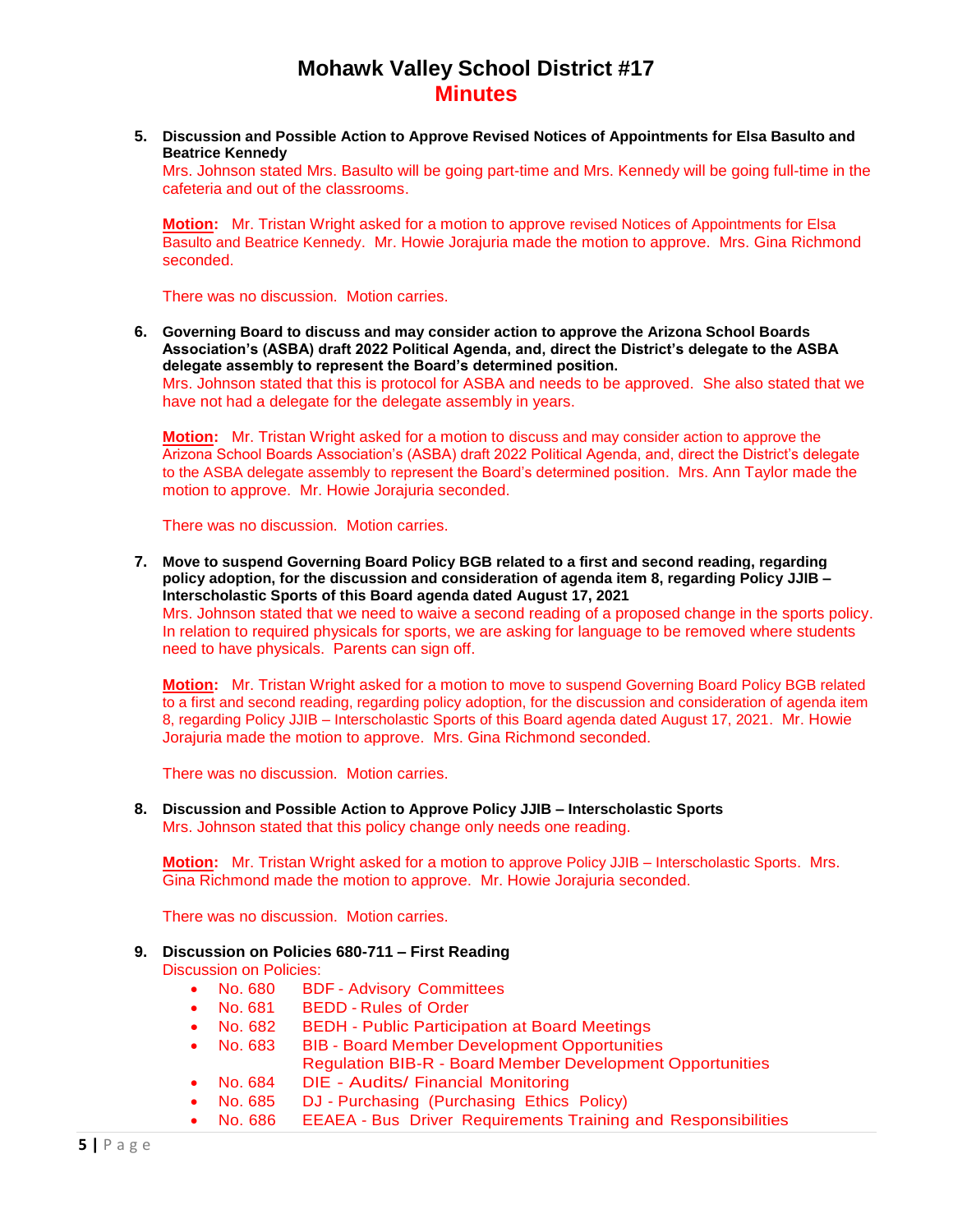- No. 687 GBGB-R Staff Personal Security and Safety
- No. 688 GCB Professional Staff Contracts and Compensation
- No. 689 GCF Professional Staff Hiring
- No. 690 GCH Professional/Support Staff Orientation and Training
- No. 691 GDB Support Staff Contracts and Compensation
- No. 692 GDF Support Staff Hiring
- No. 693 IC School Year
- No. 694 IHA Basic Instructional Program
	- Exhibit IHA-E Basic Instructional Program
- No. 695 IHAMB Family Life Education
	- Regulation IHAMB-R Family Life Education
- No. 696 IHAMD Instruction and Training in Suicide Prevention (will not be adopted)
- No. 697 IJ Instructional Resources and Materials
- No. 698 IJJ Textbook/Supplementary Materials Selection and Adoption
- No. 699 IKE-RB Promotion and Retention of Students
- No. 700 IMB Teaching About Controversial/Sensitive Issues
- No. 701 JFAA Admission of Resident Students JFAA-EA-Admission of Resident Students JFAA-EB -Admission of Resident Students
- No. 702 JFAB Tuition/Admission of Nonresident Students JFAB-EA - Tuition/Admission of Nonresident Students JFAB-EB - Tuition/Admission of Nonresident Students
- No. 703 JFB Open Enrollment
- No. 704 **DELETE**Regulation JI CA-RB Student Dress (Cloth Face Coverings)
- No. 705 JK Student Discipline
- No. 706 JKD Student Suspension
- No. 707 JKE Student Expulsion
- No. 708 JLCB Immunizations of Students Regulation JLCB-R - Immunizations of Students Exhibit JLCB-E - Immunizations of Students
- No. 709 JLF Reporting Child Abuse/Child Protection
- No. 710 KB Parental Involvement in Education
- No. 711 **DELETE** Regulation KI-RB Visitors to Schools (Cloth Face Coverings)

Mrs. Johnson informed that Policy IHAMD will not be adopted because it applies to high school.

#### **10. Future Items**

September 14, 2021 at 5:00 pm – Regular Board Meeting

#### **VIII. ADJOURNMENT**

**Motion:** Mr. Tristan Wright asked for a motion to adjourn the meeting. Mr. Howie Jorajuria made the motion to adjourn. Mrs. Ann Taylor seconded. The meeting was adjourned at 6:41 pm.